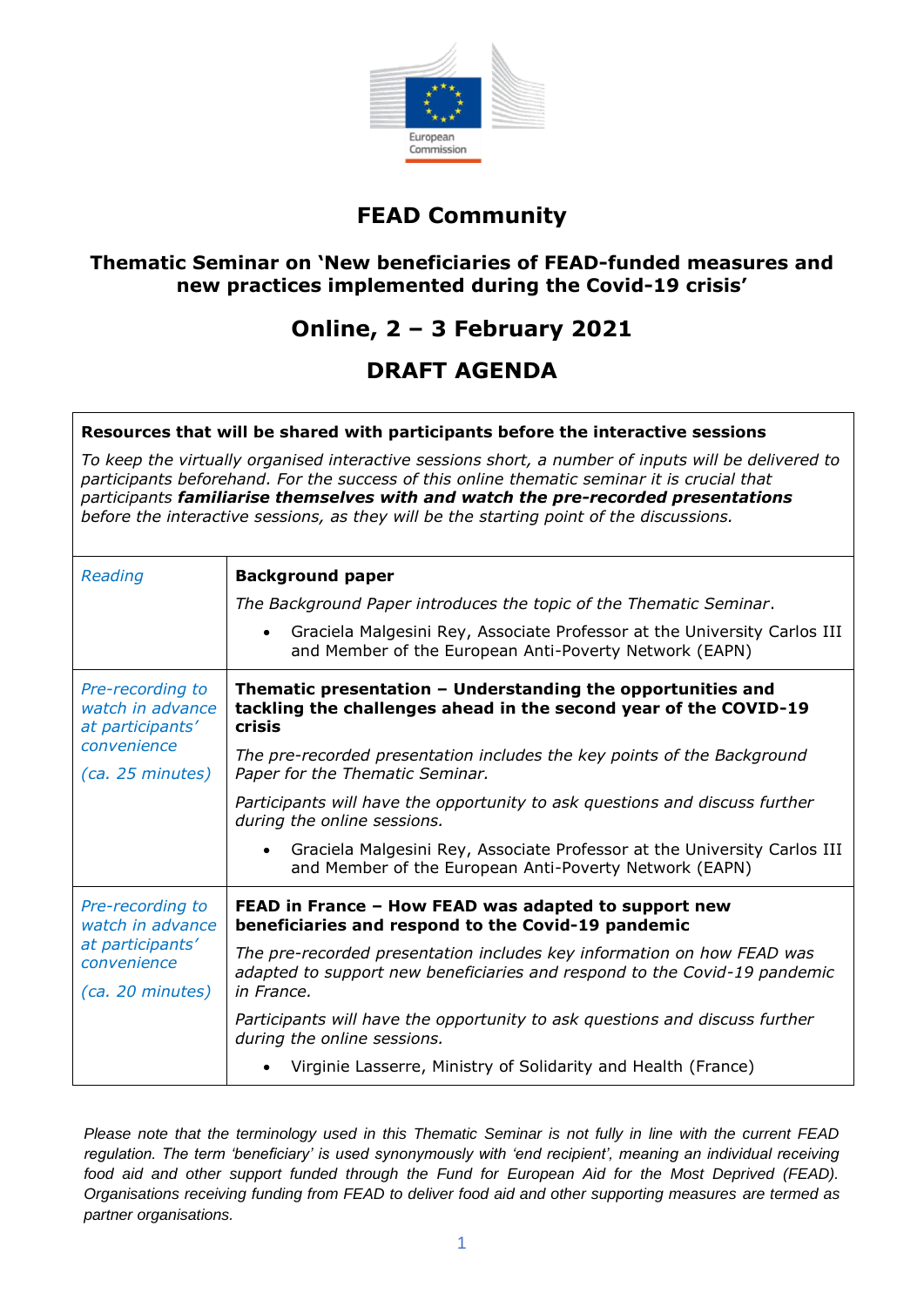| Pre-recording to<br>watch in advance<br>at participants'<br>convenience<br>$(ca. 10-15$<br>minutes each) | Examples of identifying and supporting new beneficiaries of FEAD-<br>funded measures<br>Pre-recording of presentations of innovative, promising or good practices on<br>the identification and support of new target groups and beneficiaries across<br>the EU.<br>Pierre Pouget, Banques Alimentaires (France) - Distribution of food<br>$\bullet$<br>parcels to students in the Nouvelle-Aquitaine Region<br>Elodie Charmat, Restos du Coeur (France) - Summary of the study on<br>$\bullet$<br>the impact of Covid-19<br>Vera Langenberg, WABe e.V. - Diakonisches Netzwerk Aachen<br>(Germany) - Stand out - Outreach consulting for homeless women<br>and women at risk of homelessness in the cities of Aachen, Eschweiler<br>and Stolberg                                                                         |
|----------------------------------------------------------------------------------------------------------|--------------------------------------------------------------------------------------------------------------------------------------------------------------------------------------------------------------------------------------------------------------------------------------------------------------------------------------------------------------------------------------------------------------------------------------------------------------------------------------------------------------------------------------------------------------------------------------------------------------------------------------------------------------------------------------------------------------------------------------------------------------------------------------------------------------------------|
| Pre-recording to<br>watch in advance<br>at participants'<br>convenience<br>$(ca. 10-15$<br>minutes each) | Examples of new practices related to FEAD, inspired by solutions in<br>response to the Covid-19 pandemic<br>Pre-recording of presentations of innovative, promising or good practices<br>which emerged during the Covid-19 pandemic, and which will be maintained<br>beyond it.<br>Adrien Thepot, Secours Populaire Français (France) - Solidarity<br>$\bullet$<br>Markets, in response to the Covid-19 health and social crisis<br>Alexandra Houy, Croix-Rouge Française (France) - Volunteering and<br>$\bullet$<br>engagement facing the crisis<br>Mary Xenou, Western Greece Region/ The Patras Holy Diocese<br>$\bullet$<br>(Greece) - We Strengthen Together<br>Reetta Nick and Annmari Salmela, Kirkkopalvelut ry (Finland) -<br>$\bullet$<br>Ruoka-apu.fi - website providing information on food aid in Finland |

# **Day 1 / Morning – 2 February 2021**

| <b>Plenary Session (Zoom)</b> |                                                                                                                                                                                                                                                                                                                                                                                                                |
|-------------------------------|----------------------------------------------------------------------------------------------------------------------------------------------------------------------------------------------------------------------------------------------------------------------------------------------------------------------------------------------------------------------------------------------------------------|
| $10.15 - 10.30$<br><b>CET</b> | Technical set-up around a virtual welcome coffee<br>Participants to log-in through the link 15 minutes before the beginning of<br>the event in order to test the tools and meet other participants.                                                                                                                                                                                                            |
| $10.30 - 10.45$<br><b>CET</b> | Opening & welcome by the French Ministry of Solidarity and Health<br>and the European Commission<br>Setting the scene: aims, objectives, key questions, format and practical<br>instructions on the virtual seminar.<br>Jean-Marc Frohard, Ministry of Solidarity and Health, France<br>$\bullet$<br>Ruth Paserman, Director, European Commission, DG Employment,<br>$\bullet$<br>Social Affairs and Inclusion |
| $10.45 - 11.15$               | <b>Interactive Q&amp;A with the Thematic expert</b>                                                                                                                                                                                                                                                                                                                                                            |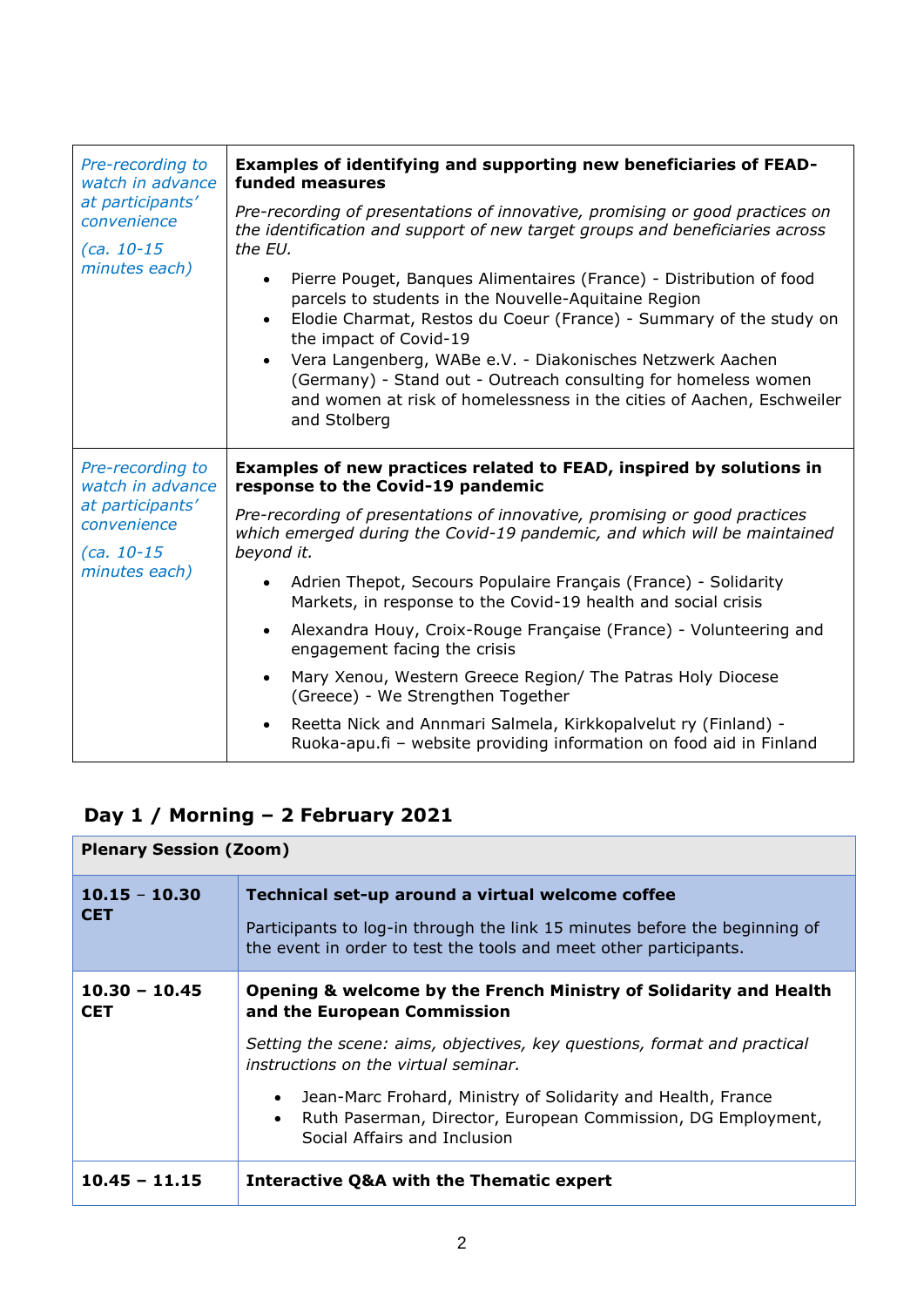| <b>CET</b>                    | In this session, the Thematic Expert will briefly recap the most important<br>points and participants will be able to share their reflections and questions<br>on the background paper and pre-recorded presentation.<br>Graciela Malgesini Rey, Associate Professor at the University Carlos<br>$\bullet$<br>III and Member of the European Anti-Poverty Network (EAPN) |
|-------------------------------|--------------------------------------------------------------------------------------------------------------------------------------------------------------------------------------------------------------------------------------------------------------------------------------------------------------------------------------------------------------------------|
| $11.15 - 11.55$               | Panel discussion on identifying, reaching out and addressing the<br>needs of new beneficiaries                                                                                                                                                                                                                                                                           |
|                               | Panel discussion with partner organisations from across the EU and the host<br>country, based on the pre-recorded presentations on this topic.                                                                                                                                                                                                                           |
|                               | Jean-Marc Frohard, Ministry of Solidarity and Health (France)<br>$\bullet$<br>Peter Brendel, WABe e.V. - Diakonisches Netzwerk Aachen<br>$\bullet$<br>(Germany)                                                                                                                                                                                                          |
|                               | Elodie Charmat, Restos du Coeur (France)<br>$\bullet$<br>Pierre Bouget, Banques Alimentaires (France)<br>$\bullet$                                                                                                                                                                                                                                                       |
|                               |                                                                                                                                                                                                                                                                                                                                                                          |
| $11.55 - 12.00$<br><b>CET</b> | <b>Brief introduction to the use of MURAL</b>                                                                                                                                                                                                                                                                                                                            |
|                               | Participants will be introduce to MURAL, the interactive tool that will be used<br>during the working group discussion.                                                                                                                                                                                                                                                  |

### **Day 1 / Afternoon – 2 February 2021**

| <b>Working Group discussion (Zoom &amp; MURAL)</b> |                                                                                                                                                                                                                                                                                                                                                                                                                                                                                                                                                                                                                                                |
|----------------------------------------------------|------------------------------------------------------------------------------------------------------------------------------------------------------------------------------------------------------------------------------------------------------------------------------------------------------------------------------------------------------------------------------------------------------------------------------------------------------------------------------------------------------------------------------------------------------------------------------------------------------------------------------------------------|
| $14.45 - 15.00$<br><b>CET</b>                      | Technical set-up and virtual networking coffee<br>Participants to log-in through the link 15 minutes before the beginning of<br>the event in order to test the tools and exchange more informally with the<br>participants of their working group.                                                                                                                                                                                                                                                                                                                                                                                             |
| $15.00 - 16.00$<br><b>CET</b>                      | Working group discussion focusing on identifying and supporting<br>new beneficiaries of FEAD-funded measures<br>Moderated discussion in five break-out groups, providing opportunities for<br>each of the participants to contribute their views, comments and any<br>additional information they would like to provide.<br>Guiding questions questions:<br>• Who are the new beneficiaries of FEAD-funded measures?<br>What are the main needs of the new beneficiaries?<br>How are the needs of the new beneficiaries addressed?<br>What are the main challenges for partner organisations addressing the<br>needs of the new beneficiaries? |
| <b>Plenary session (Zoom &amp; MURAL)</b>          |                                                                                                                                                                                                                                                                                                                                                                                                                                                                                                                                                                                                                                                |
| $16.00 - 16.15$<br><b>CET</b>                      | Reporting back from the three break-out groups                                                                                                                                                                                                                                                                                                                                                                                                                                                                                                                                                                                                 |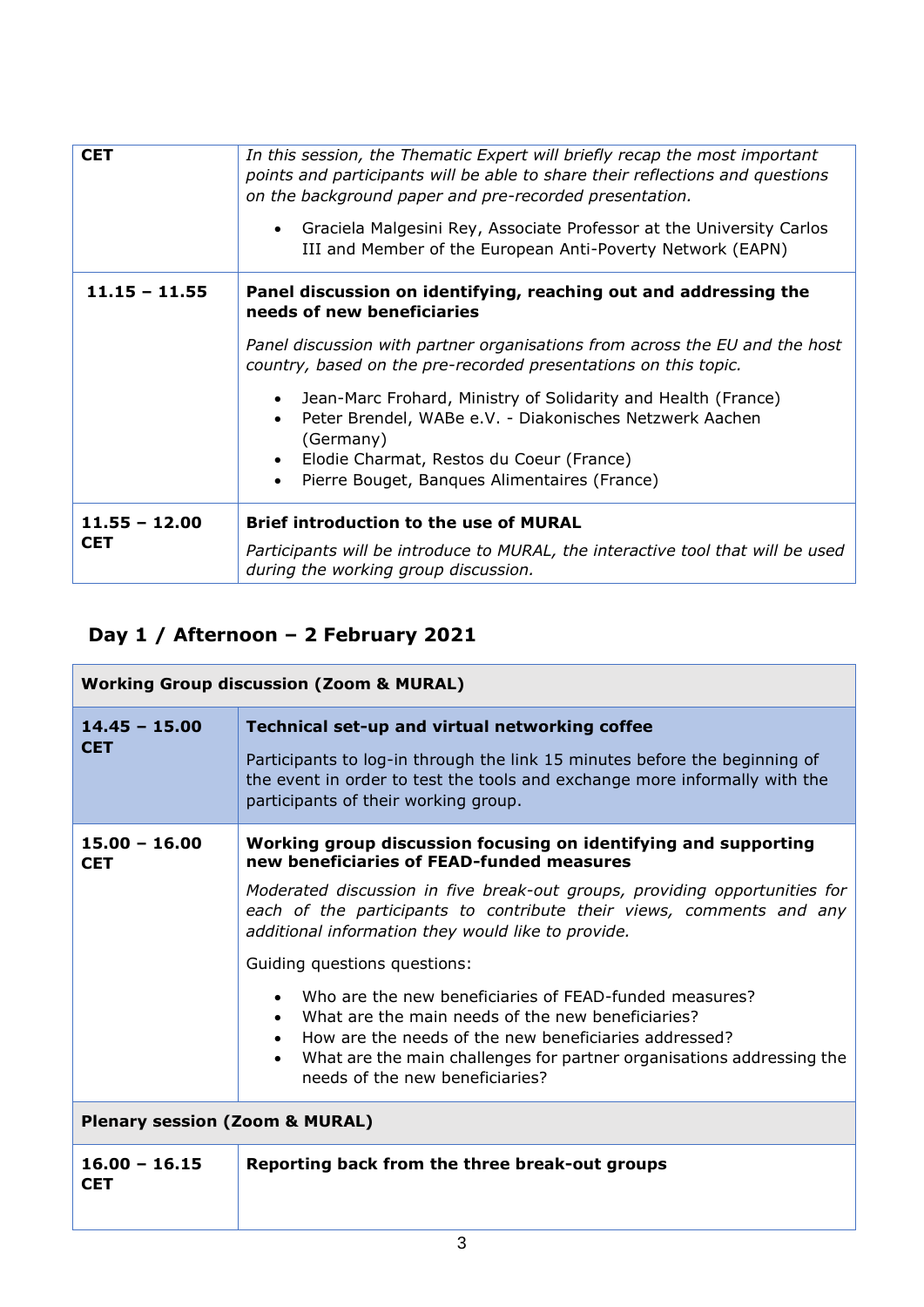| Designated rapporteurs will share the main outcomes of the break-out<br>groups with all participants. |
|-------------------------------------------------------------------------------------------------------|
|                                                                                                       |

## **Day 2 / Morning – 3 February 2021**

| <b>Plenary session (Zoom)</b> |                                                                                                                                                                                                                                                                                                                                                                                                                                                                                                                                                                                                                                                           |
|-------------------------------|-----------------------------------------------------------------------------------------------------------------------------------------------------------------------------------------------------------------------------------------------------------------------------------------------------------------------------------------------------------------------------------------------------------------------------------------------------------------------------------------------------------------------------------------------------------------------------------------------------------------------------------------------------------|
| $09.45 - 10.00$<br><b>CET</b> | Technical set-up around a virtual welcome coffee<br>Participants to log-in through the link 15 minutes before the beginning of<br>the event in order to test the tools and meet other participants.                                                                                                                                                                                                                                                                                                                                                                                                                                                       |
| $10.00 - 11.00$<br><b>CET</b> | Panel discussion on new practices related to FEAD inspired by<br>solutions in response to the Covid-19 pandemic<br>Panel discussion with partner organisations from across the EU and the host<br>country, based on the pre-recorded presentations on this topic.<br>Pierre Madelin, Ministry of Solidarity and Health (France)<br>$\bullet$<br>Nicolas Champion, Secours Populaire Français (France)<br>$\bullet$<br>Alexandra Houy, Croix-Rouge Française (France)<br>$\bullet$<br>Mary Xenou and Maria Zafiropoulou, Western Greece Region/The<br>Patras Holy Diocese (Greece)<br>Reetta Nick, Ruoka-apu.fi / Kirkkopalvelut ry (Finland)<br>$\bullet$ |
| $11:00 - 11.30$<br><b>CET</b> | <b>Break - Virtual Networking Coffee (optional)</b><br>Short break to prevent virtual fatigue and to exchange more informally                                                                                                                                                                                                                                                                                                                                                                                                                                                                                                                             |

| <b>Working group discussion (Zoom &amp; MURAL)</b> |                                                                                                                                                                                                                                                                                                 |
|----------------------------------------------------|-------------------------------------------------------------------------------------------------------------------------------------------------------------------------------------------------------------------------------------------------------------------------------------------------|
| $11.30 - 12.30$<br><b>CET</b>                      | Working group discussion focusing on new practices related to<br>FEAD, inspired by solutions in response to the Covid-19 pandemic                                                                                                                                                               |
|                                                    | Moderated discussion in five break-out groups, providing opportunities for<br>each of the participants to contribute their views, comments and any<br>additional information they would like to provide.                                                                                        |
|                                                    | Guiding questions:                                                                                                                                                                                                                                                                              |
|                                                    | • What are/were the main challenges related to FEAD-funded<br>measures during the Covid-19 crisis?<br>What new practices emerged during the Covid-19 crisis that are here<br>$\bullet$<br>to stay?<br>• How will these new practices influence the better delivery of FEAD-<br>funded measures? |
| <b>Plenary session (Zoom &amp; MURAL)</b>          |                                                                                                                                                                                                                                                                                                 |